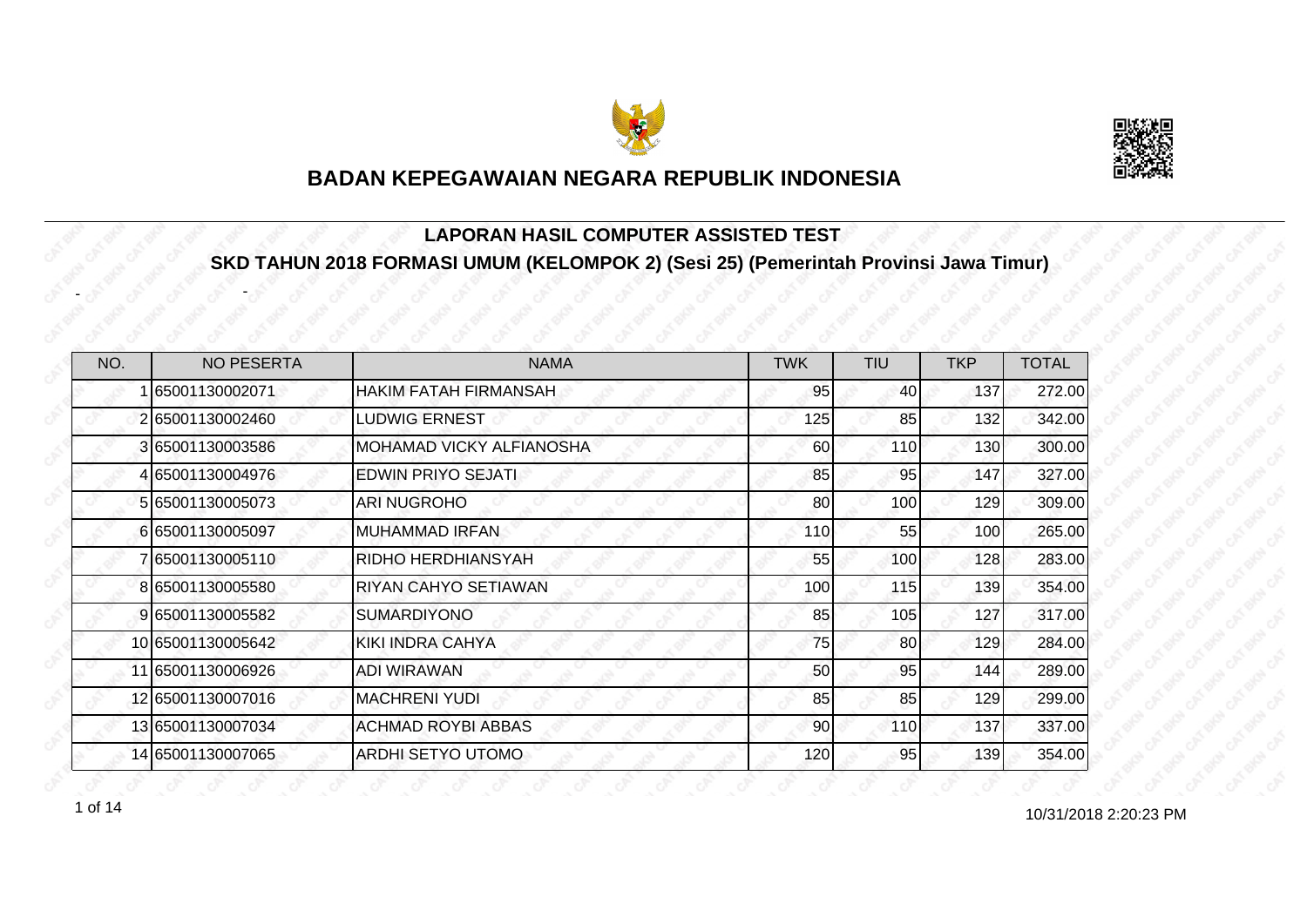



|  | 15 65001130007069 | <b>DENIS ASPRILIAN</b>           | 100 | 60  | 124 | 284.00 |
|--|-------------------|----------------------------------|-----|-----|-----|--------|
|  | 16 65001130007169 | <b>JEFRY FINGKY PRISTANTHO</b>   | 85  | 75  | 132 | 292.00 |
|  | 17 65001130007174 | <b>M FARID TEGUH ARIFIANTO</b>   | 125 | 90  | 143 | 358.00 |
|  | 18 65001130007524 | AHMAD NAVIES HAMMAMI             | 120 | 125 | 136 | 381.00 |
|  | 19 65001130007531 | ANGGA DWI YUNIANTO               | 105 | 95  | 134 | 334.00 |
|  | 20 65001130007548 | <b>DICKY SUPANGAT</b>            | 90  | 75  | 119 | 284.00 |
|  | 21 65001130007686 | <b>JANUAR KHOLIK</b>             | 75  | 100 | 118 | 293.00 |
|  | 22 65001130007733 | <b>CRISTOFORUS CANDRA BIMA P</b> | 90  | 60  | 126 | 276.00 |
|  | 23 65001130008803 | REZANTA DHARMANTAKA              | 75  | 50  | 125 | 250.00 |
|  | 24 65001130008816 | DRIANANTA PRADIPTIYAS S.T.       | 120 | 125 | 138 | 383.00 |
|  | 25 65001130009825 | <b>ANTHONY ELIANO PRANATA</b>    | 75  | 100 | 137 | 312.00 |
|  | 26 65001130009887 | <b>TIGOR FEBRYANTO WIBOWO</b>    | 85  | 80  | 128 | 293.00 |
|  | 27 65001130009889 | YUSKI SUDANA                     | 100 | 115 | 150 | 365.00 |
|  | 28 65001130009892 | ANDI MUHAMMAD RIYANTO            | 75  | 65  | 136 | 276.00 |
|  | 29 65001130009899 | TRITANTYO RAMADHANU              | 55  | 70  | 138 | 263.00 |
|  | 30 65001130010177 | <b>ACHMAD FAHMI YONDA</b>        | 95  | 85  | 152 | 332.00 |
|  | 31 65001130010178 | AL KAUTSAR KURNIAWAN RAMADHANA   | 95  | 90  | 138 | 323.00 |
|  | 32 65001130011482 | <b>ARDIAN LUBIS</b>              | 100 | 85  | 126 | 311.00 |
|  | 33 65001130011507 | <b>EKO YULIANTO</b>              | 95  | 80  | 140 | 315.00 |
|  | 34 65001130011527 | <b>GEGE HERU SETIAWAN</b>        | 105 | 105 | 135 | 345.00 |

2 of 14 **10/31/2018** 2:20:23 PM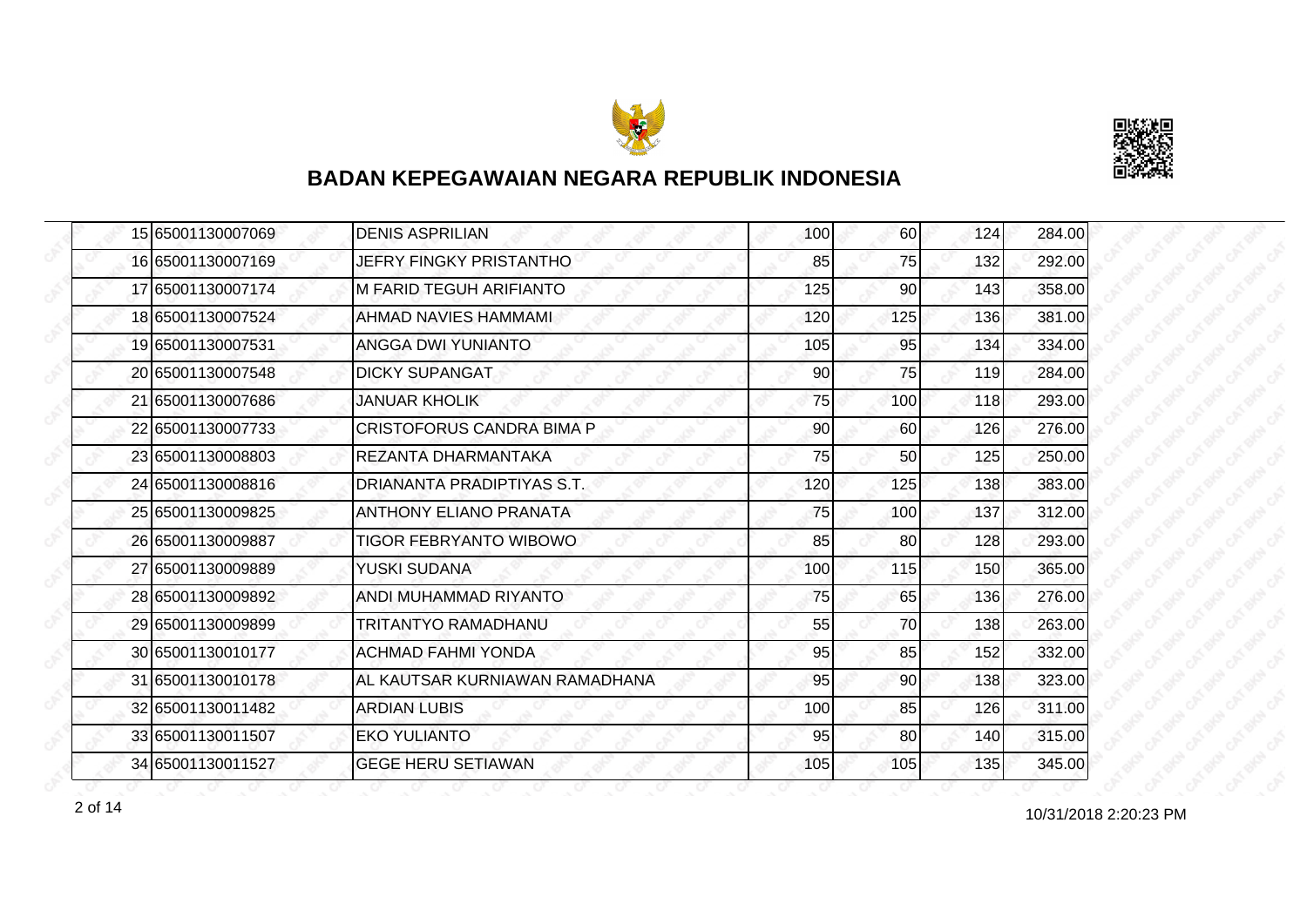



|  | 35 65001130011532 | <b>HARY AGUSTIAWAN</b>          | 85  | 105 | 146 | 336.00 |
|--|-------------------|---------------------------------|-----|-----|-----|--------|
|  | 36 65001130011613 | <b>M. BAIDHOWI ILHAMY</b>       | 135 | 120 | 141 | 396.00 |
|  | 37 65001130012459 | <b>IRWAN SETIAWAN</b>           | 85  | 70  | 127 | 282.00 |
|  | 38 65001130012490 | <b>MOHAMAD HUSEN NAFIS</b>      | 75  | 70  | 137 | 282.00 |
|  | 39 65001130012493 | MOHAMAD SAMARTA ANANG BAKHTIYAR | 90  | 100 | 122 | 312.00 |
|  | 40 65001130012581 | <b>SAMSUL BAHRI</b>             | 85  | 115 | 119 | 319.00 |
|  | 41 65001130012591 | <b>WIDURA</b>                   | 95  | 70I | 130 | 295.00 |
|  | 42 65001130012595 | YEYEN PUJI ASTANTO              | 90  | 65  | 123 | 278.00 |
|  | 43 65001130012670 | JUNANDA EKA PRISANDOYO          | 85  | 50  | 155 | 290.00 |
|  | 44 65001130016342 | <b>AHMAD MUALIFIN</b>           | 100 | 115 | 142 | 357.00 |
|  | 45 65001130016390 | MUHAMAD IDHAM DZULFIKAR         | 60  | 55  | 121 | 236.00 |
|  | 46 65001130016402 | <b>WAWAN NURYONO</b>            | 120 | 85  | 116 | 321.00 |
|  | 47 65001130016409 | <b>EKA WICAKSONO</b>            | 85  | 60  | 140 | 285.00 |
|  | 48 65001130016417 | <b>GATHUT KOMOJOYO</b>          | 95  | 80  | 135 | 310.00 |
|  | 49 65001130016424 | MAULANA REZA RAMADHANI          | 60  | 65  | 130 | 255.00 |
|  | 50 65001130016427 | RAMADONA APRIYANTO              | 95  | 75  | 129 | 299.00 |
|  | 51 65001130016451 | <b>MOH. ZAMRODI</b>             | 95  | 110 | 122 | 327.00 |
|  | 52 65001130016477 | BAYU ANDIKA PUTRA SUGARA        | 95  | 75  | 138 | 308.00 |
|  | 53 65001130016566 | RIZZHA ARVIAN DIPUTRA           | 110 | 95  | 135 | 340.00 |
|  | 54 65001130016571 | <b>SUBEKTI WIBOWO</b>           | 115 | 80  | 130 | 325.00 |

10/31/2018 2:20:23 PM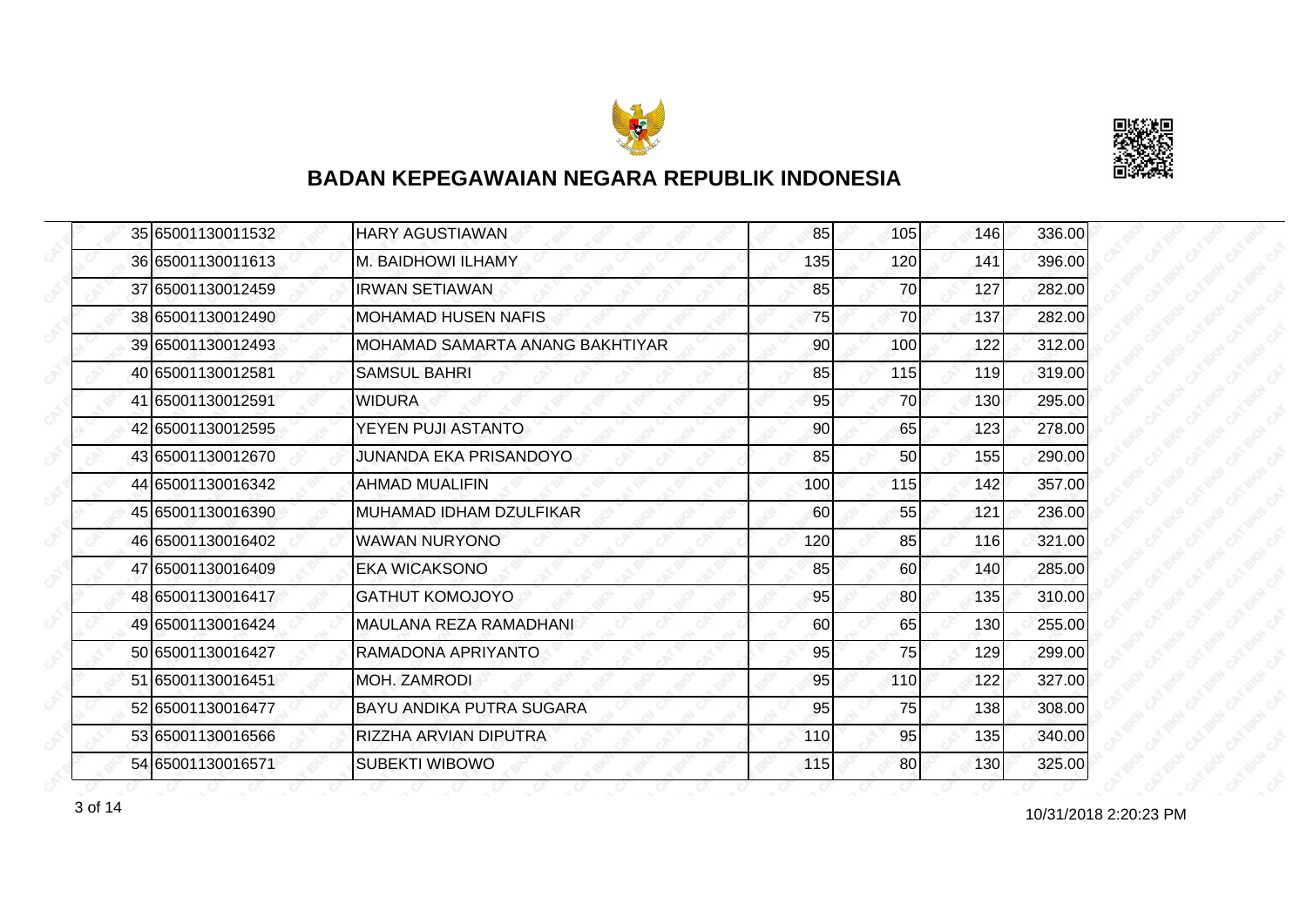



|  | 55 65001130016576 | <b>ZAINUN NASIR HAMDANI</b>     | 110 | 85        | 127 | 322.00 |
|--|-------------------|---------------------------------|-----|-----------|-----|--------|
|  | 56 65001130018655 | <b>ARYA ZULFIKAR PARAMARTA</b>  | 85  | 95        | 135 | 315.00 |
|  | 57 65001230000101 | <b>GRACE ANASTASYA CLAUDIA</b>  | 90  | 70        | 134 | 294.00 |
|  | 58 65001230000632 | FITRI AYU LESTARI               | 105 | 60        | 122 | 287.00 |
|  | 59 65001230003201 | <b>REYSHA SIBARANI</b>          | 125 | 100       | 135 | 360.00 |
|  | 60 65001230003714 | <b>LIA ZAKIATAL FAIDZA</b>      | 85  | 110       | 135 | 330.00 |
|  | 61 65001230003717 | IMEGA AMININGTYAS PAMBAYUN      | 105 | <b>90</b> | 137 | 332.00 |
|  | 62 65001230003742 | LIA WIMAYANTI, ST               | 90  | 105       | 132 | 327.00 |
|  | 63 65001230003769 | <b>NUR MAYA SARI, ST</b>        | 70  | 95        | 120 | 285.00 |
|  | 64 65001230004314 | ANNA SHOFIA HASYIM              | 125 | 70        | 136 | 331.00 |
|  | 65 65001230005844 | <b>AULIA CITA SISWANTI</b>      | 100 | 85        | 122 | 307.00 |
|  | 66 65001230005847 | DIAN ARISTA SETIABUDI           | 75  | 70        | 118 | 263.00 |
|  | 67 65001230005853 | NININ SULISTYONINGSIH           | 80  | 60        | 130 | 270.00 |
|  | 68 65001230005855 | OKTAVIA WAHYU NINGSIH           | 75  | 75        | 119 | 269.00 |
|  | 69 65001230005858 | SHERLY DWI CICILIANINGRUM       | 65  | 80        | 125 | 270.00 |
|  | 70 65001230005867 | <b>INDARU MEINIKA ADNIN</b>     | 85  | 95        | 137 | 317.00 |
|  | 71 65001230007177 | VIRGITHA YUSTANARI KUSUMA PUTRI | 90  | 105       | 143 | 338.00 |
|  | 72 65001230007186 | YUNIAR VENTA TYAS PUSPITA       | 100 | 105       | 147 | 352.00 |
|  | 73 65001230007188 | YUSNITA NURIANI                 | 100 | 125       | 148 | 373.00 |
|  | 74 65001230007198 | FILDZAH RAUDINA MUJADDIDAH      | 105 | 70        | 144 | 319.00 |

10/31/2018 2:20:23 PM 4 of 14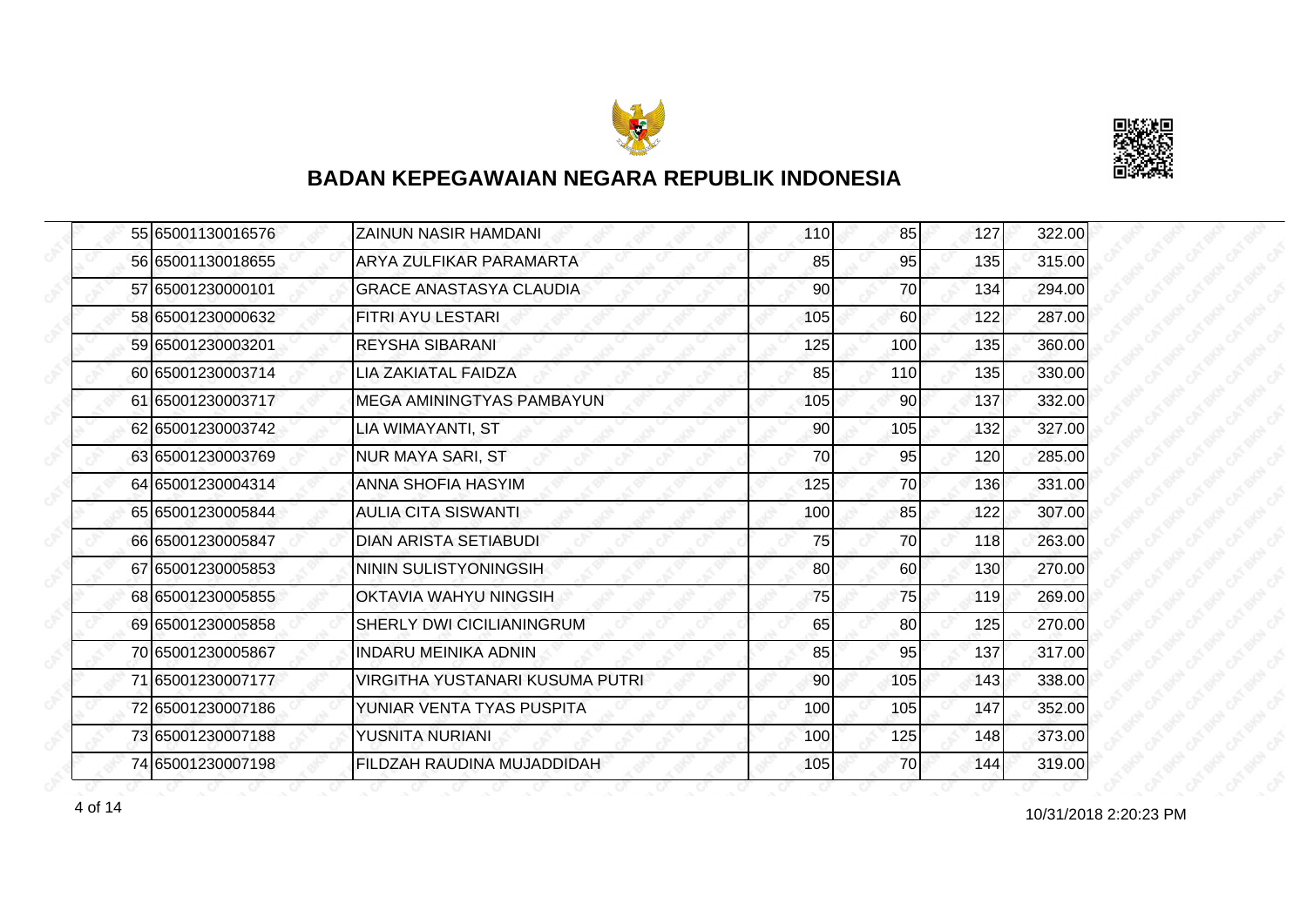



| 75165001230008018 | ANUGERAH DEWI HARUMSARI       | 65  | 80  | 128 | 273.00 |
|-------------------|-------------------------------|-----|-----|-----|--------|
| 76 65001230008039 | <b>KRISKA PRIMASARI. S.SI</b> | 85  | 80  | 136 | 301.00 |
| 77 65001230008069 | LILIK SUMARLINA               | 95  | 90  | 128 | 313.00 |
| 78 65001230008078 | NINA FEBRIANA                 | 95  | 120 | 120 | 335.00 |
| 79 65001230008181 | RADINIA RIZKATANIA            | 70  | 85  | 124 | 279.00 |
| 80 65001230008371 | DEVY AGUSTYANINGSIH           | 90  | 110 | 117 | 317.00 |
| 81 65001230008380 | <b>INDAH RAHAYU KARTIKA</b>   | 110 | 75  | 122 | 307.00 |
| 82 65001230008401 | RINA DEWI RENJANA WATI.       | 105 | 105 | 130 | 340.00 |
| 83 65001230008404 | <b>SHINTA BUDI HAPSARI</b>    | 50  | 30  | 144 | 224.00 |
| 84 65001230008815 | <b>NUR WAHYU DWI ANDINI</b>   | 75  | 85  | 137 | 297.00 |
| 85 65001230008895 | <b>QURROTA A'YUNINA</b>       | 115 | 100 | 133 | 348.00 |
| 86 65001230008956 | VENNYCHA DWI AMESWARI         | 110 | 65  | 136 | 311.00 |
| 87 65001230008965 | <b>WINDA ROVIANA</b>          | 85  | 105 | 117 | 307.00 |
| 88 65001230009060 | <b>WULAN SEKILAS WARI</b>     | 70  | 85  | 128 | 283.00 |
| 89 65001230009082 | <b>RISKI WIJAYANTI</b>        | 75  | 95  | 117 | 287.00 |
| 90 65001230009094 | <b>SHINTA DEWI</b>            | 105 | 80  | 134 | 319.00 |
| 91 65001230011248 | <b>AMALIA APSARI</b>          | 85  | 125 | 132 | 342.00 |
| 92 65001230011265 | CYNTIA DEWI HANDARI           | 115 | 115 | 142 | 372.00 |
| 93 65001230011277 | <b>DIAN EKA PERMATAVITRI</b>  | 105 | 85  | 132 | 322.00 |
| 94 65001230011285 | EKA PRATIWI YUNIARTI          | 80  | 80  | 150 | 310.00 |

10/31/2018 2:20:23 PM 5 of 14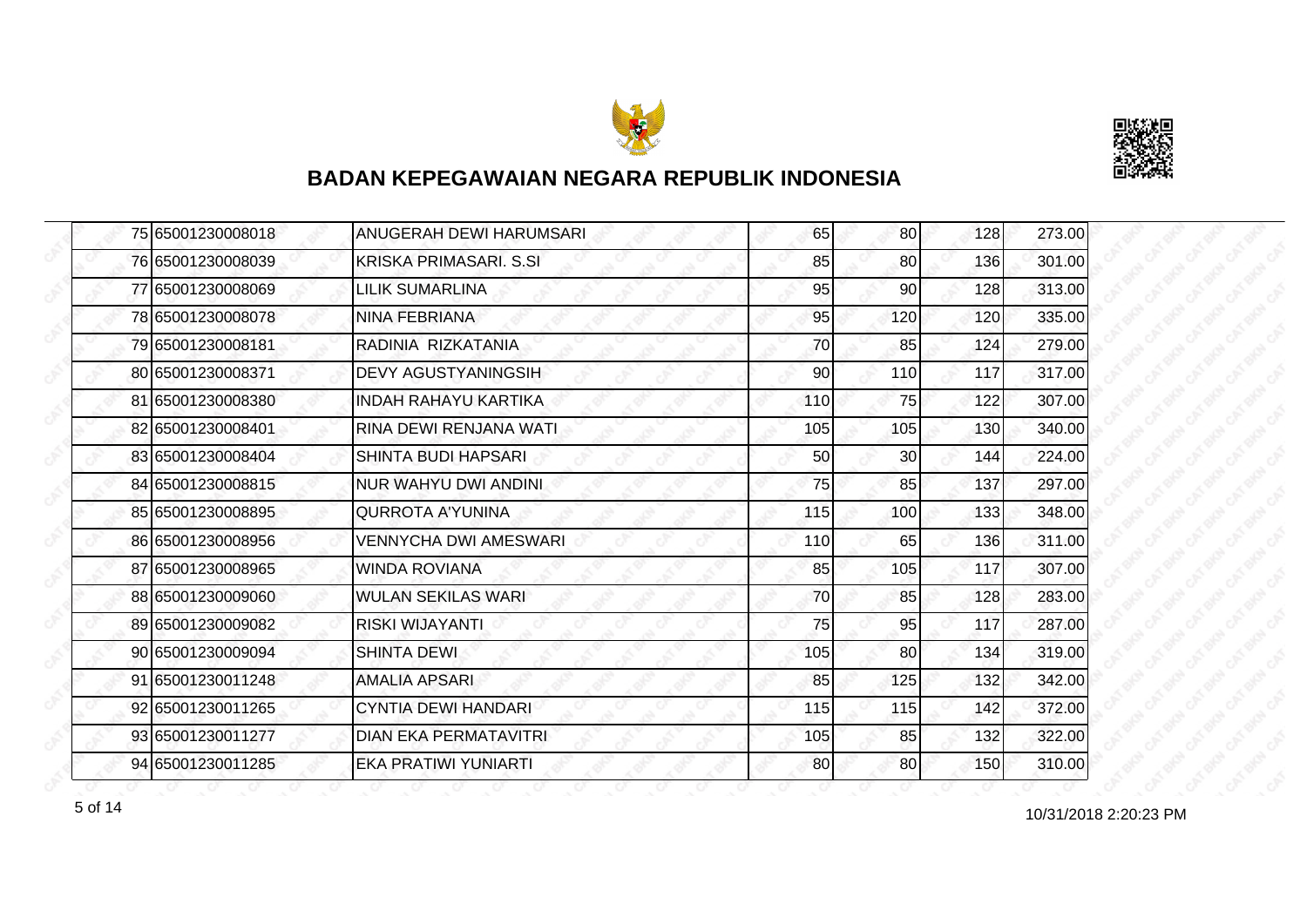



|  | 95 65001230011303  | FITRIA DEWI NUROHMAWATI          | 85  | 85              | 138 | 308.00 |
|--|--------------------|----------------------------------|-----|-----------------|-----|--------|
|  | 96 65001230011308  | <b>FIVIEN AGUSTINA</b>           | 105 | 110             | 131 | 346.00 |
|  | 97 65001230011324  | <b>HINDAYATUS SOKHIFAH</b>       | 110 | 70              | 149 | 329.00 |
|  | 98 65001230011360  | KARTIKA VIDYA INSANI             | 75  | 65              | 129 | 269.00 |
|  | 99 65001230011455  | <b>DESI DWI ROHMAWATI</b>        | 120 | 100             | 134 | 354.00 |
|  | 100 65001230011496 | <b>DWI RHOHMANINGTYAS</b>        | 50  | 100             | 126 | 276.00 |
|  | 101 65001230011504 | EDVIRA FAHMA ADNINA              | 80  | 90 <sub>l</sub> | 128 | 298.00 |
|  | 102 65001230011557 | <b>HALIMAH MADINATUL ISLAM</b>   | 100 | 105             | 110 | 315.00 |
|  | 103 65001230011573 | <b>INES DHARA MAHARANI PUTRI</b> | 100 | 60              | 122 | 282.00 |
|  | 104 65001230011585 | IRMA AVIANI MEILINDA HANDAYANI   | 95  | 70              | 135 | 300.00 |
|  | 105 65001230011587 | ISMAWATI, S.Si                   | 110 | 115             | 125 | 350.00 |
|  | 106 65001230011603 | NANDA LETITIA IVANA              | 80  | 95              | 115 | 290.00 |
|  | 107 65001230011690 | PUTRI NINDYA SIWI                | 90  | 95              | 127 | 312.00 |
|  | 108 65001230011695 | RANI ISMUNINGTYAS, S.Si          | 110 | 115             | 138 | 363.00 |
|  | 109 65001230011697 | RATIH KARTIKASARI, S.Si          | 80  | 100             | 131 | 311.00 |
|  | 110 65001230011707 | <b>SURYANI CAHAYA PUTRI</b>      | 70  | 100             | 134 | 304.00 |
|  | 111 65001230011711 | <b>VITA UMALA SARI</b>           | 80  | 100             | 136 | 316.00 |
|  | 112 65001230011726 | YUZKIYA AZIZAH                   | 80  | 100             | 119 | 299.00 |
|  | 113 65001230011736 | RINA OKTAVIA NINGSIH             | 85  | 90              | 141 | 316.00 |
|  | 114 65001230012128 | <b>ASRI ZULCHANA SARI</b>        | 105 | 95              | 141 | 341.00 |

10/31/2018 2:20:23 PM 6 of 14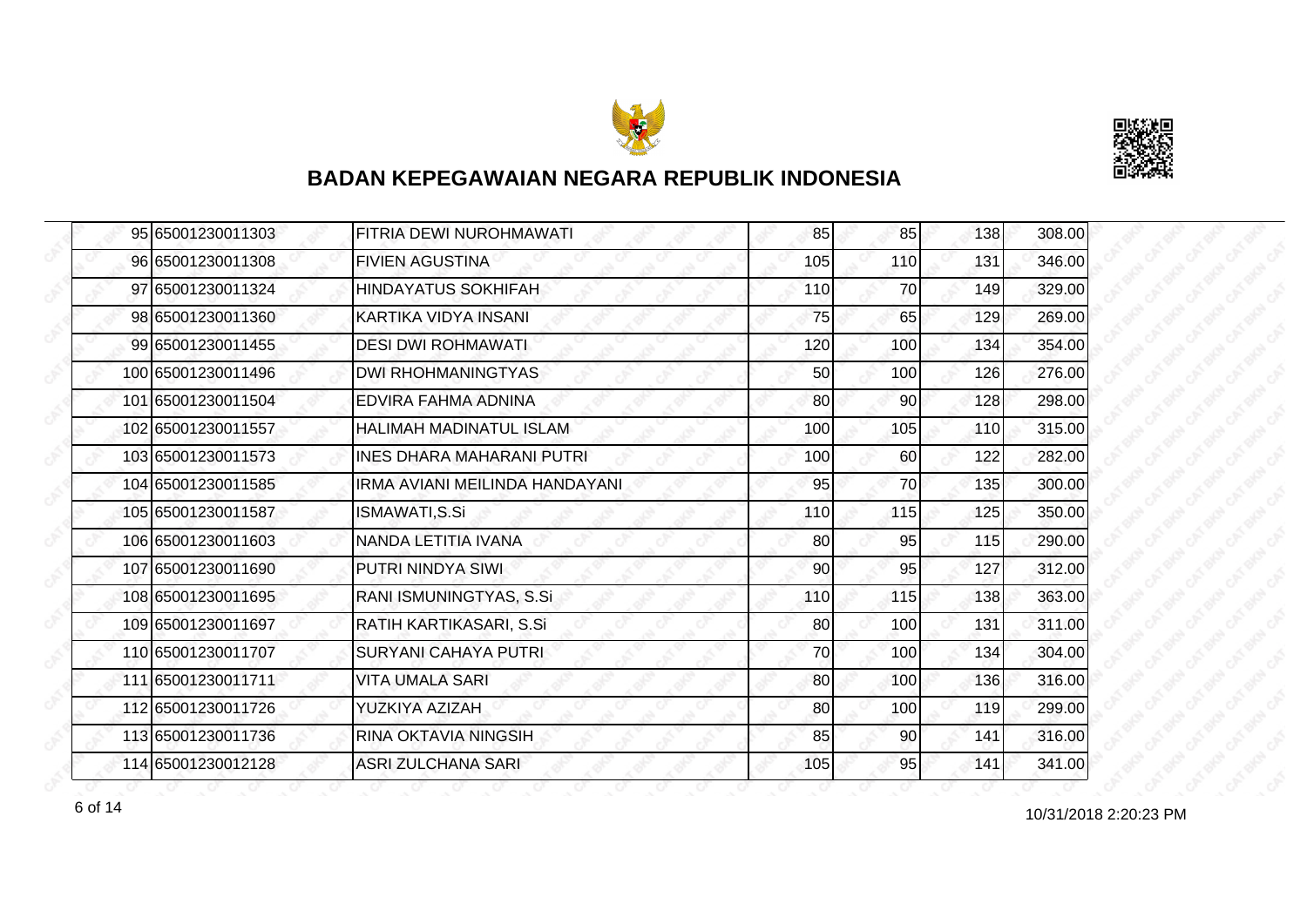



| 115 65001230012151 | <b>DYAH LESTARI</b>         | 100 | 70              | 124 | 294.00 |
|--------------------|-----------------------------|-----|-----------------|-----|--------|
| 116 65001230012163 | <b>ENDANG WAHYUL MILLAH</b> | 95  | 90              | 128 | 313.00 |
| 117 65001230012173 | <b>FANANI LESTARI</b>       | 115 | 55              | 146 | 316.00 |
| 118 65001230012178 | <b>FATMA KURNIA LESTARI</b> | 70  | 75              | 146 | 291.00 |
| 119 65001230012183 | <b>FERIDA NINDYANTI</b>     | 115 | 100             | 141 | 356.00 |
| 120 65001230012188 | <b>HENNY NURMITA SARI</b>   | 75  | 70              | 137 | 282.00 |
| 121 65001230012322 | LAILATUL BADRIYAH           | 130 | <b>110</b>      | 125 | 365.00 |
| 122 65001230012341 | <b>NAILIL MUNA</b>          | 70  | 90              | 134 | 294.00 |
| 123 65001230012344 | <b>NURUL FATIMAH</b>        | 85  | 80              | 143 | 308.00 |
| 124 65001230012349 | RAUDHATUS SHALIHAH          | 115 | 115             | 145 | 375.00 |
| 125 65001230012375 | SITI ZUBAIDAH SATRIYATI     | 80  | 40              | 132 | 252.00 |
| 126 65001230012384 | YUS IKA MURNI ANGGRAINI     | 90  | 80              | 141 | 311.00 |
| 127 65001230012401 | <b>DIAN SETYORINI</b>       | 70  | 90 <sub>0</sub> | 129 | 289.00 |
| 128 65001230013895 | MILA ZHELY NURUL HIDAYAH    | 90  | 85              | 141 | 316.00 |
| 129 65001230013918 | <b>NADIA FARISUNA</b>       | 95  | 90              | 135 | 320.00 |
| 130 65001230013928 | NINING SULISTYOWATI         | 85  | 90              | 137 | 312.00 |
| 131 65001230013965 | TRI MEI NURCAHYANI          | 105 | 105             | 141 | 351.00 |
| 132 65001230013973 | YOPI ARISKA DEVI            | 90  | 100             | 137 | 327.00 |
| 133 65001230013979 | <b>SILFIYAH YUNITA</b>      | 90  | 55              | 137 | 282.00 |
| 134 65001230013982 | SITI CHUSNUL CHOTIMAH, ST   | 70  | <b>60</b>       | 110 | 240.00 |

10/31/2018 2:20:23 PM 7 of 14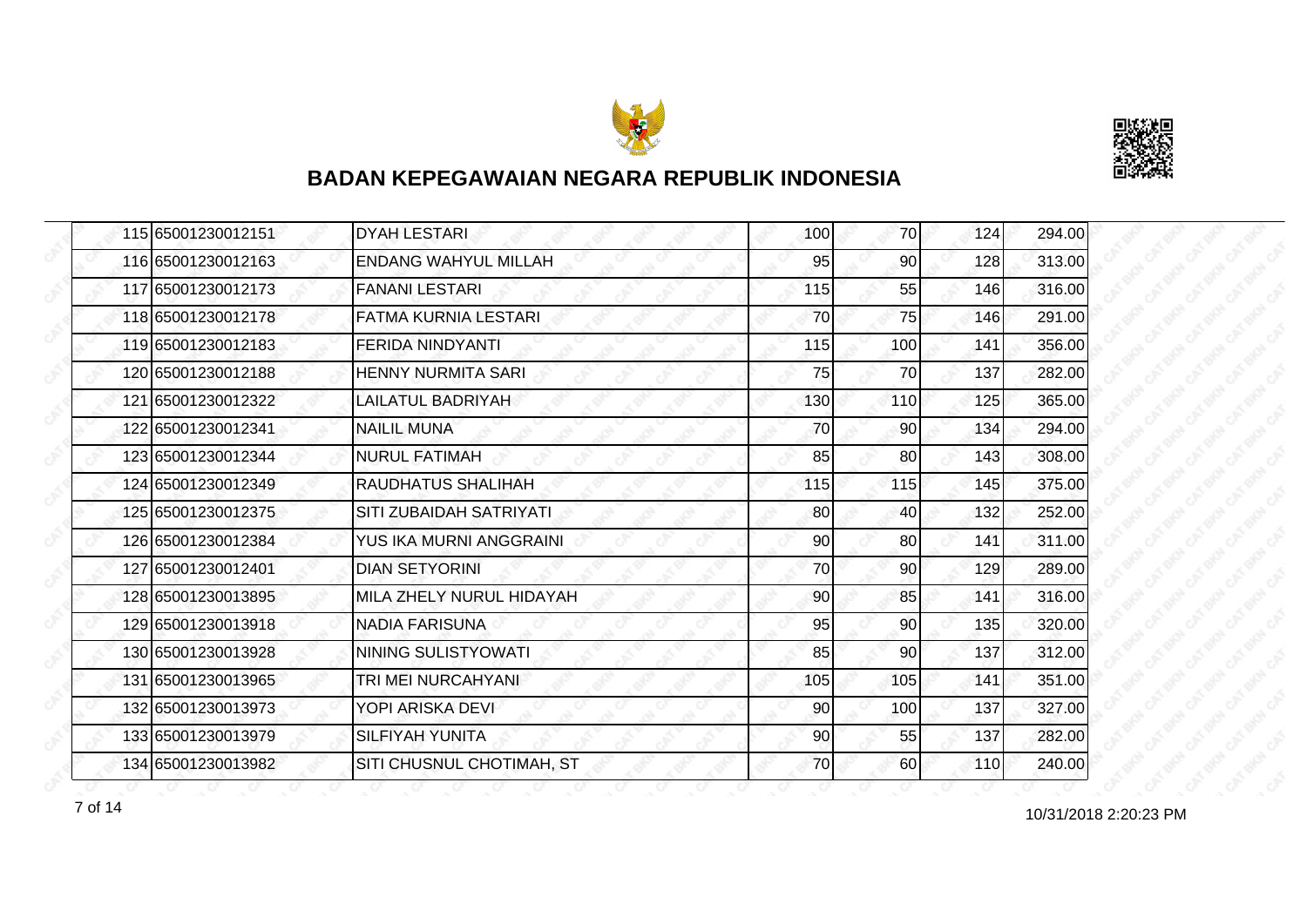



| 135 65001230013989 | TRESTA NURINA CIPTANINGAYU        | 110 | 100             | 125 | 335.00 |
|--------------------|-----------------------------------|-----|-----------------|-----|--------|
| 136 65001230013994 | <b>WIDHI ASTA KARTIKA PRATIWI</b> | 80  | 115             | 128 | 323.00 |
| 137 65001230014019 | YENI KUSUMA WARDANI               | 65  | 65              | 123 | 253.00 |
| 138 65001230015575 | <b>BALQIS KURNIASARI</b>          | 100 | 115             | 136 | 351.00 |
| 139 65001230015579 | <b>DANY AULIA SAFITRI</b>         | 60  | 60              | 80  | 200.00 |
| 140 65001230015582 | <b>DEBBY ANGGRAINI</b>            | 90  | 65              | 134 | 289.00 |
| 141 65001230015586 | <b>DIAN NOFIANA</b>               | 120 | 115             | 131 | 366.00 |
| 142 65001230015591 | <b>FATATI NURMALASARI</b>         | 65  | 90 <sub>0</sub> | 146 | 301.00 |
| 143 65001230015598 | <b>INDAH FAJARWATI FARHA</b>      | 85  | 110             | 141 | 336.00 |
| 144 65001230015603 | <b>ITA DESI SUSILOWATI</b>        | 95  | 75              | 144 | 314.00 |
| 145 65001230015604 | IVANA YUSNAINI KURNIAWATI         | 110 | 120             | 140 | 370.00 |
| 146 65001230015650 | KORINA RAHMAWATI                  | 100 | 95              | 137 | 332.00 |
| 147 65001230015663 | NOVITA PUTRI ISLAMIYAH            | 75  | 65              | 121 | 261.00 |
| 148 65001230015667 | QORINA ANDRIYANI                  | 75  | 95              | 136 | 306.00 |
| 149 65001230015670 | <b>RETNO KUSUMAWATI</b>           | 85  | 75              | 116 | 276.00 |
| 150 65001230015672 | <b>SARI RAHMAWATI</b>             | 75  | 100             | 132 | 307.00 |
| 151 65001230015677 | <b>SEFTIANI YUSNIA</b>            | 110 | 75              | 136 | 321.00 |
| 152 65001230015678 | SESILIA MAHARDIKA NINGRUM         | 85  | 80              | 131 | 296.00 |
| 153 65001230015683 | <b>SRI YENI UTARI</b>             | 80  | 60              | 129 | 269.00 |
| 154 65001230015687 | <b>SUCI KURNIA ILAHI</b>          | 90  | 70              | 135 | 295.00 |

10/31/2018 2:20:23 PM 8 of 14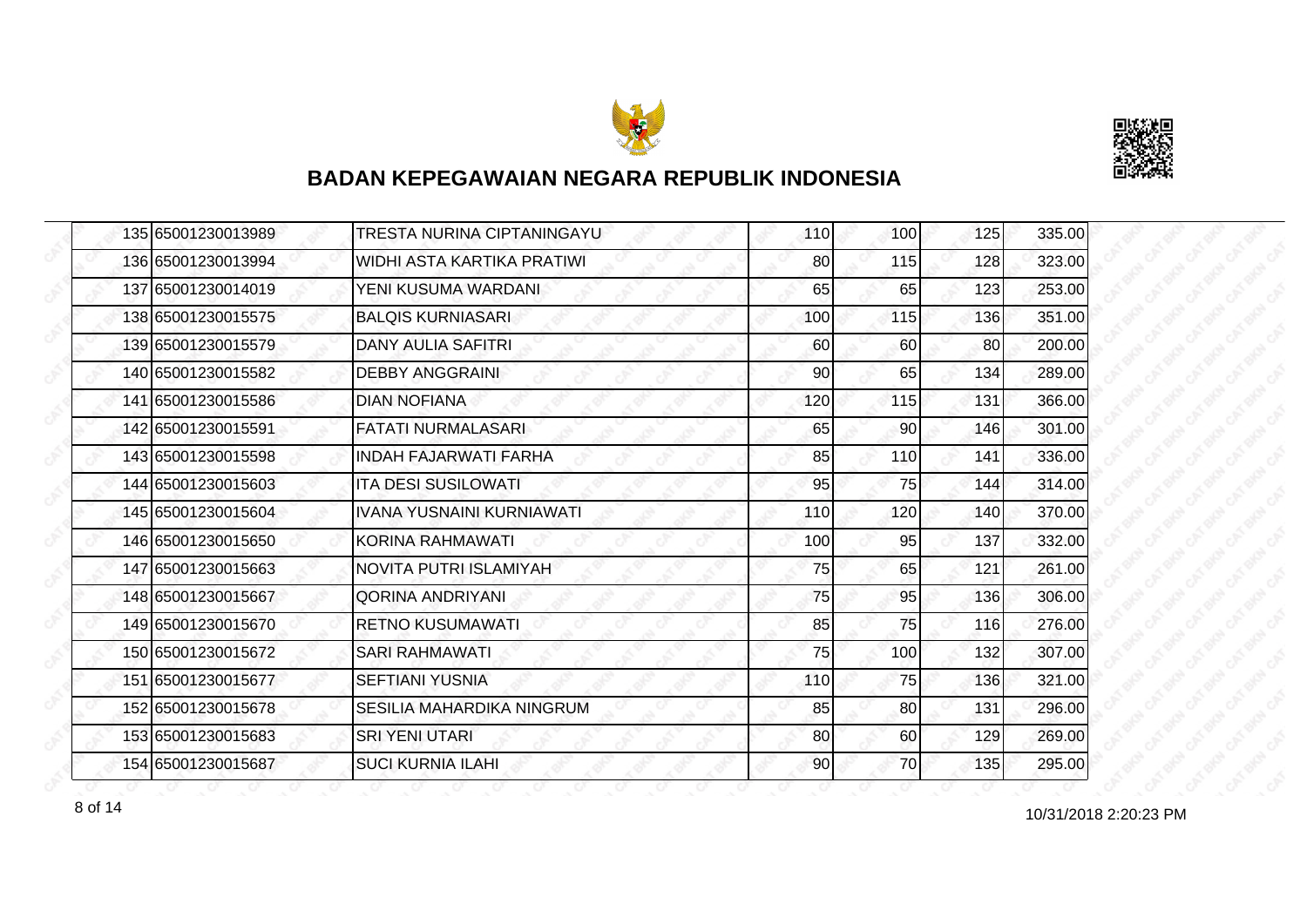



|  | 155 65001230015691 | TUNJUNG ASRI NING TYAS    | 105 | 100 | 148 | 353.00 |
|--|--------------------|---------------------------|-----|-----|-----|--------|
|  | 156 65001230015696 | YATIMATUS SHOLIHAH        | 60  | 65  | 144 | 269.00 |
|  | 157 65001230015699 | YULIANA FIRDAUSI NUZULA   | 75  | 115 | 123 | 313.00 |
|  | 158 65001230015701 | <b>AFINA FAJRI</b>        | 95  | 120 | 146 | 361.00 |
|  | 159 65001230015704 | ANNISA WIDYASTUTI         | 90  | 105 | 133 | 328.00 |
|  | 160 65001230015705 | <b>HANI YOSITA PUTRI</b>  | 130 | 80  | 138 | 348.00 |
|  | 161 65001230015717 | <b>SUCI FITRIA SARI</b>   | 85  | 105 | 139 | 329.00 |
|  | 162 65001230016155 | ANINDYA AYU SETYO ARINI   | 80  | 85  | 136 | 301.00 |
|  | 163 65001230016157 | ARUM DARASTHA NILNA PUTRI | 105 | 85  | 142 | 332.00 |
|  | 164 65001230016159 | <b>DEWI CAHYANINGSIH</b>  | 105 | 80  | 134 | 319.00 |
|  | 165 65001230016162 | DIAH RETNO PUJI ASTUTI    | 95  | 85  | 135 | 315.00 |
|  | 166 65001230016163 | <b>DIDIN NURCAHYANI</b>   | 125 | 95  | 136 | 356.00 |
|  | 167 65001230016171 | <b>IRMA SYAFITRI</b>      | 105 | 60  | 130 | 295.00 |
|  | 168 65001230017965 | DEASI ADHIANI FARIDA      | 80  | 70  | 92  | 242.00 |
|  | 169 65001230017968 | <b>DEWI NUR MALA</b>      | 105 | 115 | 140 | 360.00 |
|  | 170 65001230017974 | <b>DEWI WILLISTANTI</b>   | 70  | 70  | 108 | 248.00 |
|  | 171 65001230017993 | DWI WAHYU SARASWATI       | 80  | 85  | 138 | 303.00 |
|  | 172165001230018038 | <b>ISNEANE CHASUNA</b>    | 100 | 80  | 135 | 315.00 |
|  | 173 65001230018209 | LINTANG PURNAMA SARI      | 100 | 110 | 135 | 345.00 |
|  | 174 65001230018251 | <b>NUR HALIMAH</b>        | 85  | 100 | 118 | 303.00 |

10/31/2018 2:20:23 PM 9 of 14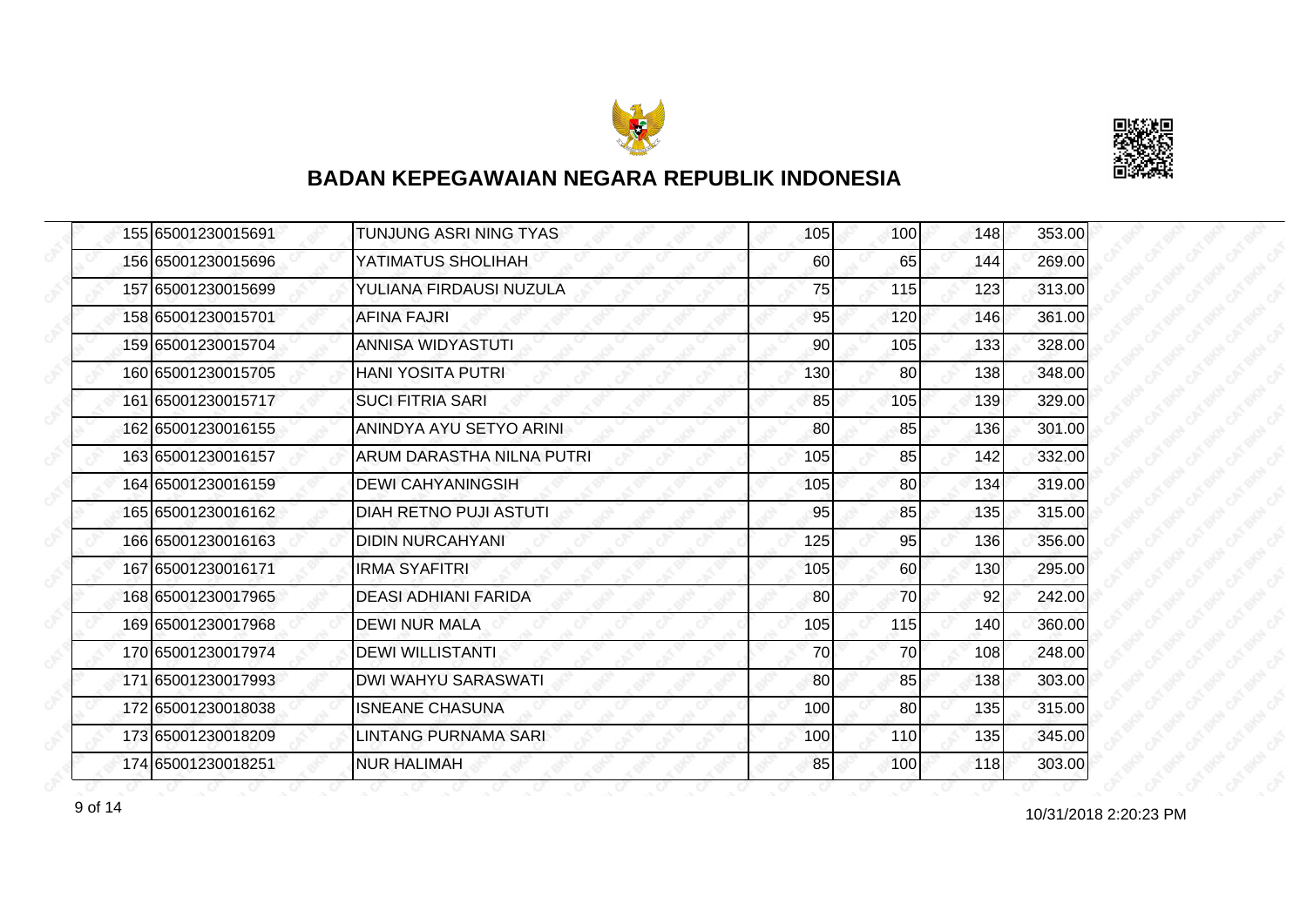



|  | 175 65001230018260 | <b>QURROTA A'YUN</b>              | 75  | 60              | 149 | 284.00 |
|--|--------------------|-----------------------------------|-----|-----------------|-----|--------|
|  | 176 65001230018383 | SHINTA TANTRI JAYANTI DEWI        | 85  | 110             | 147 | 342.00 |
|  | 177 65001230018386 | <b>SHOFI YASMIN NURAIN</b>        | 105 | 110             | 135 | 350.00 |
|  | 178 65001230018390 | <b>SURYA PUTRI MANDILA</b>        | 90  | <b>60</b>       | 142 | 292.00 |
|  | 179 65001230018394 | <b>TITA SYARIFAH</b>              | 95  | 65              | 136 | 296.00 |
|  | 180 65001230018410 | UCHIK NUR HIDAYATIKA              | 95  | 95              | 143 | 333.00 |
|  | 181 65001230018422 | <b>VIVI INDRIANI</b>              | 115 | 95              | 132 | 342.00 |
|  | 182 65001230018434 | YANIS FEBRI LUFIANA               | 85  | 65              | 132 | 282.00 |
|  | 183 65001230018453 | <b>ZUANITA SARI</b>               | 100 | 90              | 126 | 316.00 |
|  | 184 65001230018464 | <b>NASTITI SRI FATMAWATI</b>      | 90  | 85              | 128 | 303.00 |
|  | 185 65001230019655 | <b>IIS SULISTIANA</b>             | 110 | 80              | 147 | 337.00 |
|  | 186 65001230019694 | LISNAWATI                         | 70  | 100             | 128 | 298.00 |
|  | 187 65001230019706 | <b>MACHRULIAWATI FAMUJI PUTRI</b> | 100 | 110             | 136 | 346.00 |
|  | 188 65001230019741 | <b>MUTIA SARASWATI</b>            | 65  | 105             | 144 | 314.00 |
|  | 189 65001230019759 | NIKEN LILYA ANJARWATI             | 110 | 65              | 135 | 310.00 |
|  | 190 65001230019773 | <b>RESTU TRI UTAMI</b>            | 75  | 30 <sup>°</sup> | 136 | 241.00 |
|  | 191 65001230019836 | RIZA AYU PUTRI NINGSEH            | 100 | 70              | 134 | 304.00 |
|  | 192165001230019840 | ROTUA OKTARINI HUTAHAEAN          | 85  | 80              | 117 | 282.00 |
|  | 193 65001230019849 | <b>SITI CHURROTIN</b>             | 110 | 100             | 140 | 350.00 |
|  | 194 65001230019852 | <b>SITI RUKYATUL LAILI</b>        | 90  | 80              | 142 | 312.00 |

10 of 14 2:20:23 PM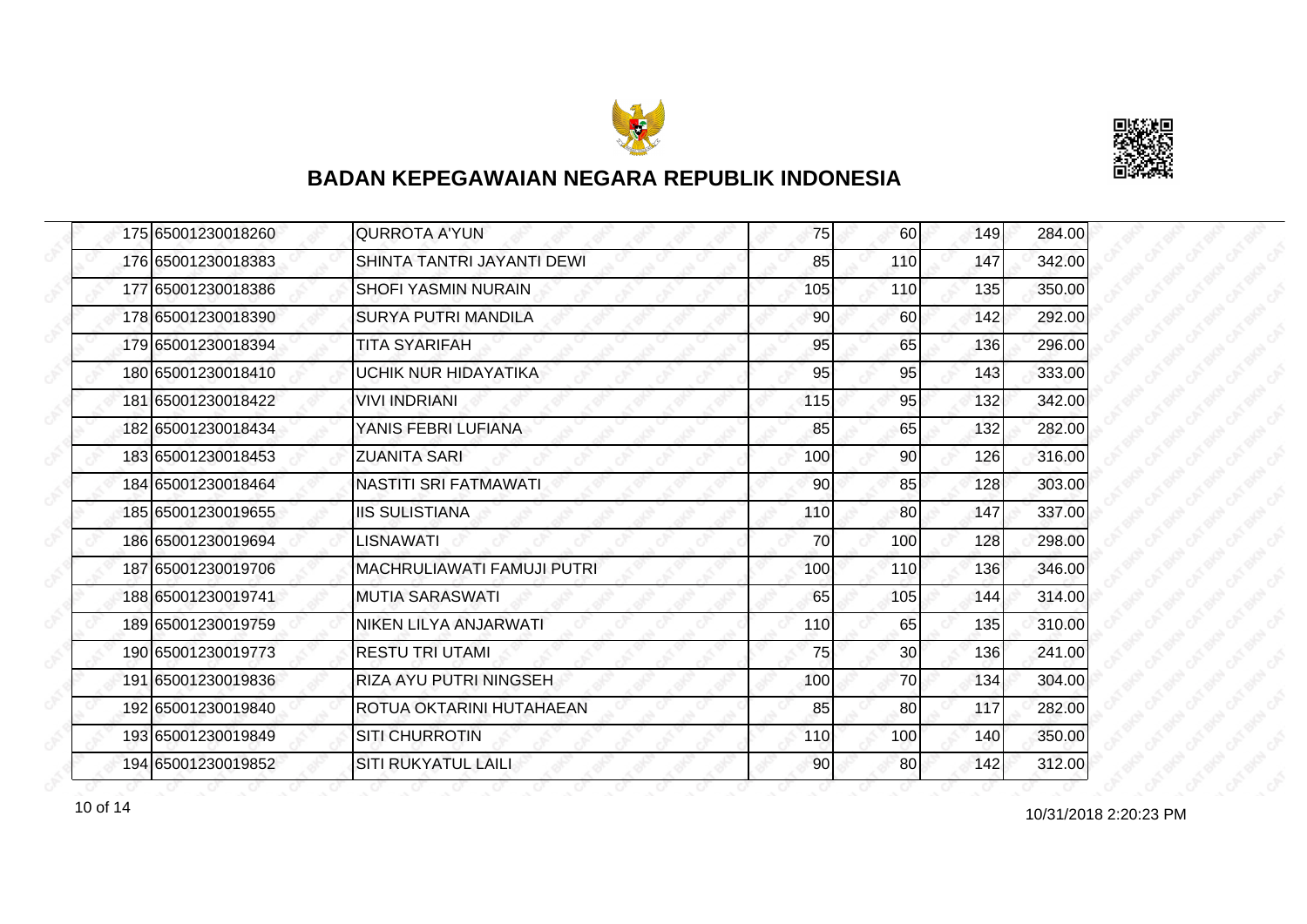



|  | 195 65001230019857 | <b>SYARIFAH CITRA RESMI</b>        | 80  | 75               | 133 | 288.00 |
|--|--------------------|------------------------------------|-----|------------------|-----|--------|
|  | 196 65001230019858 | <b>VIRA FARAMIDHA</b>              | 85  | 85               | 125 | 295.00 |
|  | 197165001230019859 | <b>VIVITRI MAULIDDAWATI</b>        | 70  | 85               | 129 | 284.00 |
|  | 198 65001230019861 | <b>WIHDA ILLIYA</b>                | 110 | 95               | 123 | 328.00 |
|  | 199 65001230019866 | YUDISTIA LINGGA WATI               | 105 | 75               | 141 | 321.00 |
|  | 200 65001230019872 | <b>YUNI PRASETIOWATI</b>           | 100 | 115              | 133 | 348.00 |
|  | 201 65001230019873 | <b>INDAH WULANSARI MERDEKAWATI</b> | 80  | 100 <sub>l</sub> | 130 | 310.00 |
|  | 202 65001230020023 | LUTFIATUN NIDAH                    | 75  | 60               | 136 | 271.00 |
|  | 203165001230020035 | RAHANI YUNANDA KUSUMADEWI          | 100 | 95               | 132 | 327.00 |
|  | 204 65001230022013 | <b>ADELLA SAFITRI</b>              | 100 | 85               | 133 | 318.00 |
|  | 205 65001230022020 | <b>AGESTYA HERNAWATI</b>           | 70  | 105              | 138 | 313.00 |
|  | 206165001230022029 | ANGELA DUHITA HAYUNINGTYAS         | 55  | 55               | 141 | 251.00 |
|  | 207 65001230022077 | <b>ARATRI GITA PRATIWINDA</b>      | 85  | 85               | 119 | 289.00 |
|  | 208 65001230022079 | <b>DEVIA INE MAHARDINI</b>         | 110 | 85               | 123 | 318.00 |
|  | 209 65001230022083 | ELZA VINDINTYA GHOZALI             | 95  | 100              | 145 | 340.00 |
|  | 210 65001230022115 | FEBRIYANA RIZKY HAPSARI            | 95  | 115              | 141 | 351.00 |
|  | 211 65001230025190 | <b>DIAH KARTIKA SARI</b>           | 85  | 105              | 110 | 300.00 |
|  | 212165001230025198 | <b>ASTRIED WAHYU WULANDARI</b>     | 90  | 85               | 137 | 312.00 |
|  | 213 65001230025203 | <b>DYAH OKTAVIA</b>                | 100 | 115              | 147 | 362.00 |
|  | 214 65001230025218 | <b>RETTY DWI KISNAWATI</b>         | 110 | 105              | 139 | 354.00 |

11 of 14 2:20:23 PM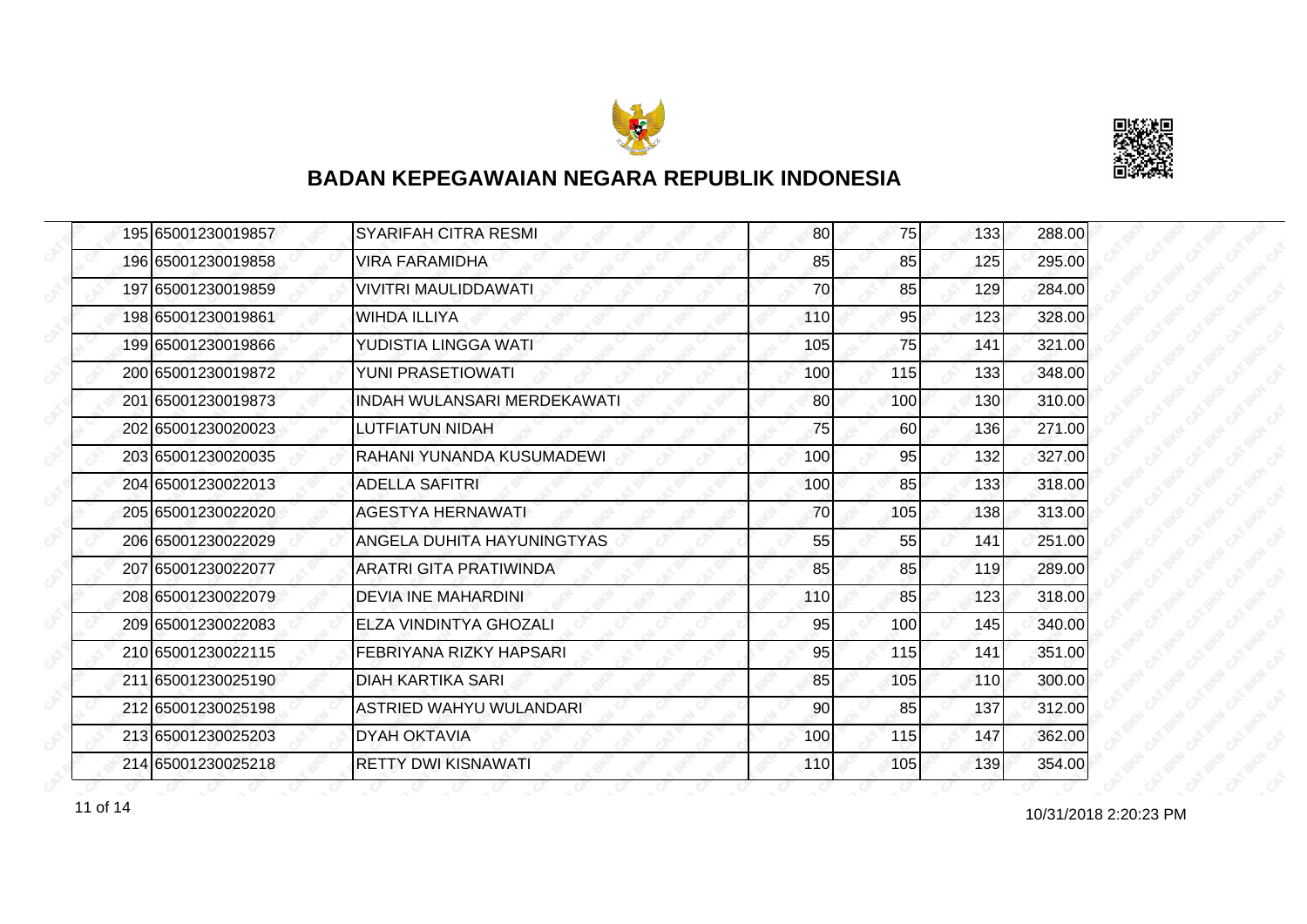



| 215 65001230025224 | <b>SESTRIANA MUTIA SARI</b>    | 75  | 80 <sup>1</sup> | 130 | 285.00 |
|--------------------|--------------------------------|-----|-----------------|-----|--------|
| 216 65001230025248 | <b>BAHROTUL ILMIYAH</b>        | 80  | 90              | 121 | 291.00 |
| 217165001230025253 | <b>CITRA APRILIASARI</b>       | 75  | 85              | 129 | 289.00 |
| 218 65001230025270 | HOTMA WARDHANI HARAHAP         | 75  | 80 <sup>1</sup> | 123 | 278.00 |
| 219 65001230025301 | SELVI WULAN NDARI              | 95  | 90              | 124 | 309.00 |
| 220 65001230025311 | <b>ALDILA KHOIRUN NISAA'</b>   | 95  | 100             | 144 | 339.00 |
| 221 65001230025316 | AYUNDA ARUM SARI               | 70  | 105             | 125 | 300.00 |
| 222 65001230025321 | IBALQIS MILDA                  | 110 | 70              | 138 | 318.00 |
| 223 65001230025326 | ERLYNDA MARDI PUTRI            | 75  | 85              | 126 | 286.00 |
| 224 65001230025328 | FITRI YUNI ASTUTI              | 75  | 115             | 141 | 331.00 |
| 225 65001230025341 | <b>SRI EVA LUSIANA</b>         | 80  | 65              | 139 | 284.00 |
| 226 65001230025344 | <b>BILQIS SURAYA</b>           | 80  | 105             | 132 | 317.00 |
| 227 65001230025357 | IMIFTAH FAUZIAH                | 105 | 85              | 129 | 319.00 |
| 228 65001230025360 | <b>DATIN AN NISA SUKMAWATI</b> | 80  | 120             | 117 | 317.00 |
| 229 65001230025363 | <b>DZURROTUN HUSNA</b>         | 65  | 70              | 136 | 271.00 |
| 230 65001230025369 | <b>KISWATUL LATHIFAH</b>       | 80  | 85              | 128 | 293.00 |
| 231 65001230025380 | <b>SUSANTI CAHYANINGTYAS</b>   | 110 | 80              | 134 | 324.00 |
| 232165001230025382 | WAHYUNI ROHMAWATI              | 110 | 85              | 138 | 333.00 |
| 233 65001230025384 | ZELDA ZEIN H. ZUNAEDI          | 95  | 85              | 132 | 312.00 |
| 234 65001230025385 | ANINTA AYUNINGTYAS             | 85  | 115             | 142 | 342.00 |

10/31/2018 2:20:23 PM 12 of 14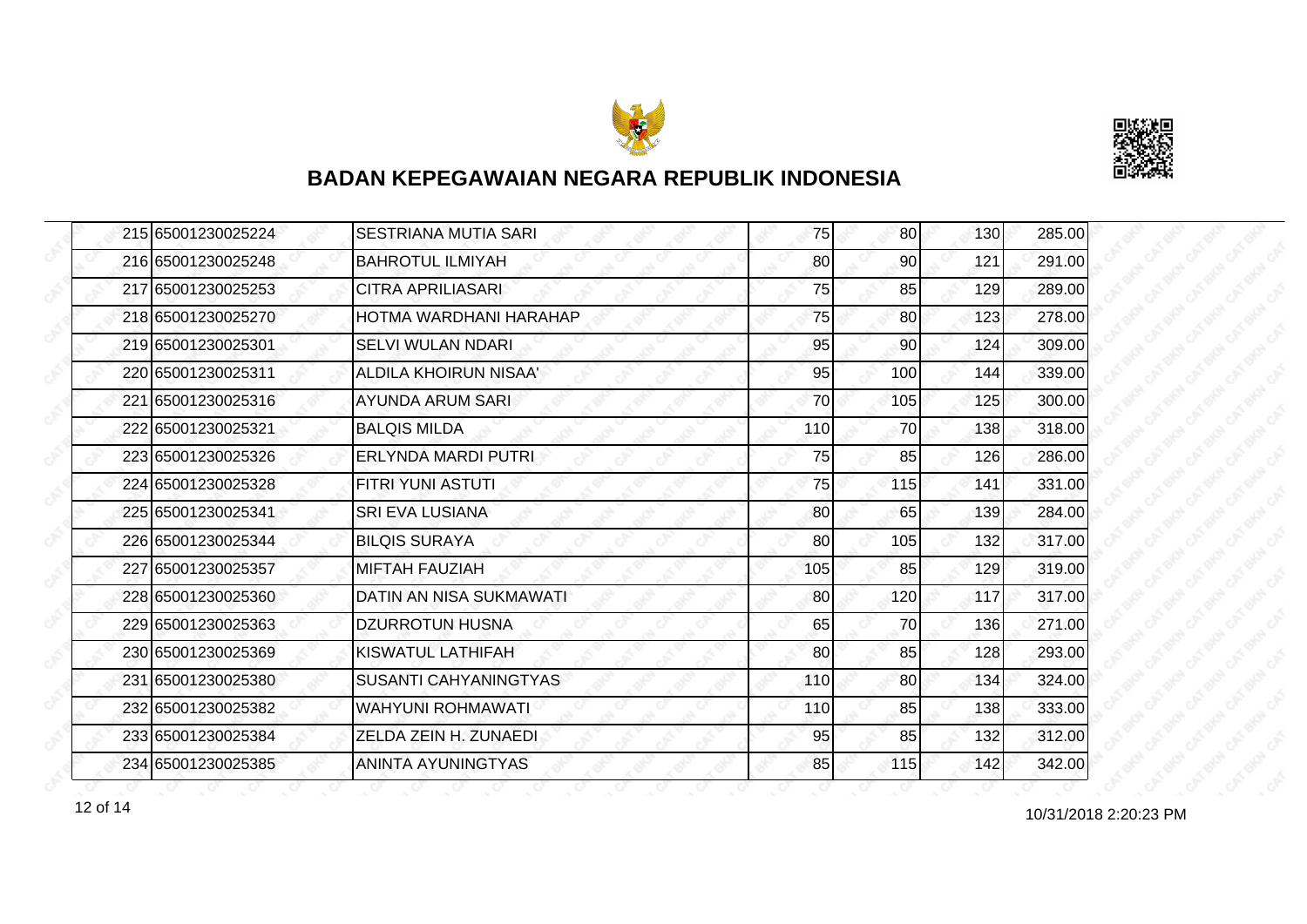



| 235 65001230025409 | <b>DIANA ROLIS</b>          | 75  | 95  | 142 | 312.00 |
|--------------------|-----------------------------|-----|-----|-----|--------|
| 236165001230025412 | EVI NOVALIA MUANAS SIDIQ    | 80  | 90  | 138 | 308.00 |
| 237 65001230025416 | IKE DIAH KUSUMA WARDANI     | 100 | 100 | 124 | 324.00 |
| 238 65001230025423 | PUTRI ZAKIYATUL FADHILAH    | 85  | 80  | 126 | 291.00 |
| 239165001230025426 | <b>SELLA AUGUST PUTRI</b>   | 80  | 65  | 128 | 273.00 |
| 240 65001230025434 | EKA NURIL SUSILAWATI        | 95  | 80  | 139 | 314.00 |
| 241 65001230025478 | NI'MATUS SHOLIHAH           | 95  | 125 | 126 | 346.00 |
| 242165001230025480 | SITI WULANDARI HIKMATUNNISA | 120 | 90  | 140 | 350.00 |
| 243 65001230025499 | HAYIN ICHDA YULIANTIKA      | 65  | 75  | 133 | 273.00 |
| 244 65001230025509 | <b>MANDASARI EKAWATI</b>    | 90  | 70  | 124 | 284.00 |
| 245 65001230025511 | <b>NIA DANY PURNAMASARI</b> | 60  | 65  | 134 | 259.00 |
| 246 65001230025513 | NOVI INDRIYANA LESTARI      | 100 | 105 | 121 | 326.00 |
| 247 65001230025516 | <b>NURCHALIM MAULIDAH</b>   | 110 | 100 | 136 | 346.00 |
| 248 65001230025520 | <b>RIZKY PUTRI ANJANI</b>   | 85  | 75  | 125 | 285.00 |
| 249 65001230025523 | ROZAMELA YULIAWARDANI       | 90  | 60  | 122 | 272.00 |
| 250 65001230025531 | <b>WILDA YULI RAHMAWATI</b> | 60  | 50  | 119 | 229.00 |